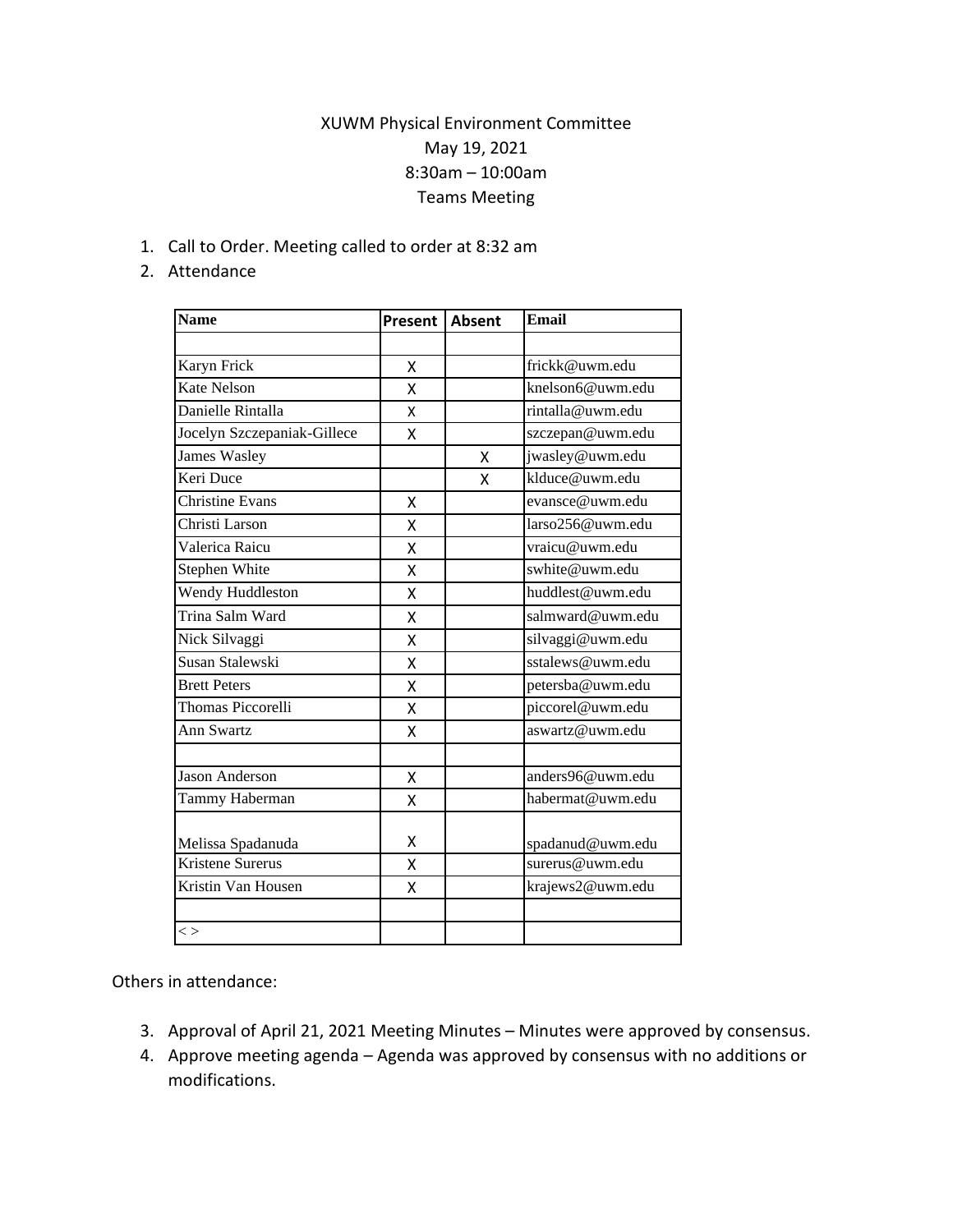- 5. Old Business
	- a. Update on Space Optimization Project (Melissa Spadanuda) The task force continues to work on website development to improve ability to communicate about the project widely and developing communication pipelines. Project is still in the data collection phase about how UWM is using space. They will soon transition to looking ahead to what the space needs are based on current enrollment and staffing. They are working on SWQ plan which will provide significant detail for the affected departments.
- 6. New Business
	- a. Report of Space Planning Subcommittee Kristene Surerus and Melissa Spadanuda. The committee heard and approved some requests for space as CHS moves out of Building A at the NWQ.
	- b. Fire Circle update
		- i. tentative date for installation Mike Priem. Installation is expected in July of 2021.
		- ii. statement of support Wendy Huddleston. The statement was modified by the committee to read:

"The UWM Physical Environment Committee (PEC) is highly supportive of the Fire Circle project sponsored by the Electa Quinney Institute and its significance for the UWM community to create a radically welcoming space. The PEC, acting unanimously at its meeting of December 9, 2020, enthusiastically approved a concept for the Fire Circle in a place located between the Sandburg East Tower and the Klotsche Center. As a committee, we are disappointed with the legal opinion that this gathering space cannot be positioned in the original PEC-approved location despite having no features that harm the land, and where it would both best serve its intended purpose and improve stewardship of the Downer's Woods. In the committee's opinion, the fire circle's community enhancement would seem to comply with statute. Some members noted that this ruling appears to be inconsistent with other current uses of the space.

In our strong support of the project, the committee endorses the less desirable location in the Holton, Johnston, Merrill courtyard and would like it recognized that in our opinion the new location compromises the original intent of the Fire Circle and the recognition of the indigenous peoples within our community. We urge consideration be made to improve the second location through landscaping and re-imagining of the fire lane to acknowledge the significance of the Fire Circle and to protect the Fire Circle for all ceremonial and sacred events by the indigenous community at UWM and in the greater Milwaukee area."

MOTION (Raicu/Nelson): Re-affirm the above statement of support for the Fire Circle. Motion passed unanimously (12-0-0).

- c. Facilities Services Spring work affecting buildings and grounds
	- i. Steam shutdown May 21-28